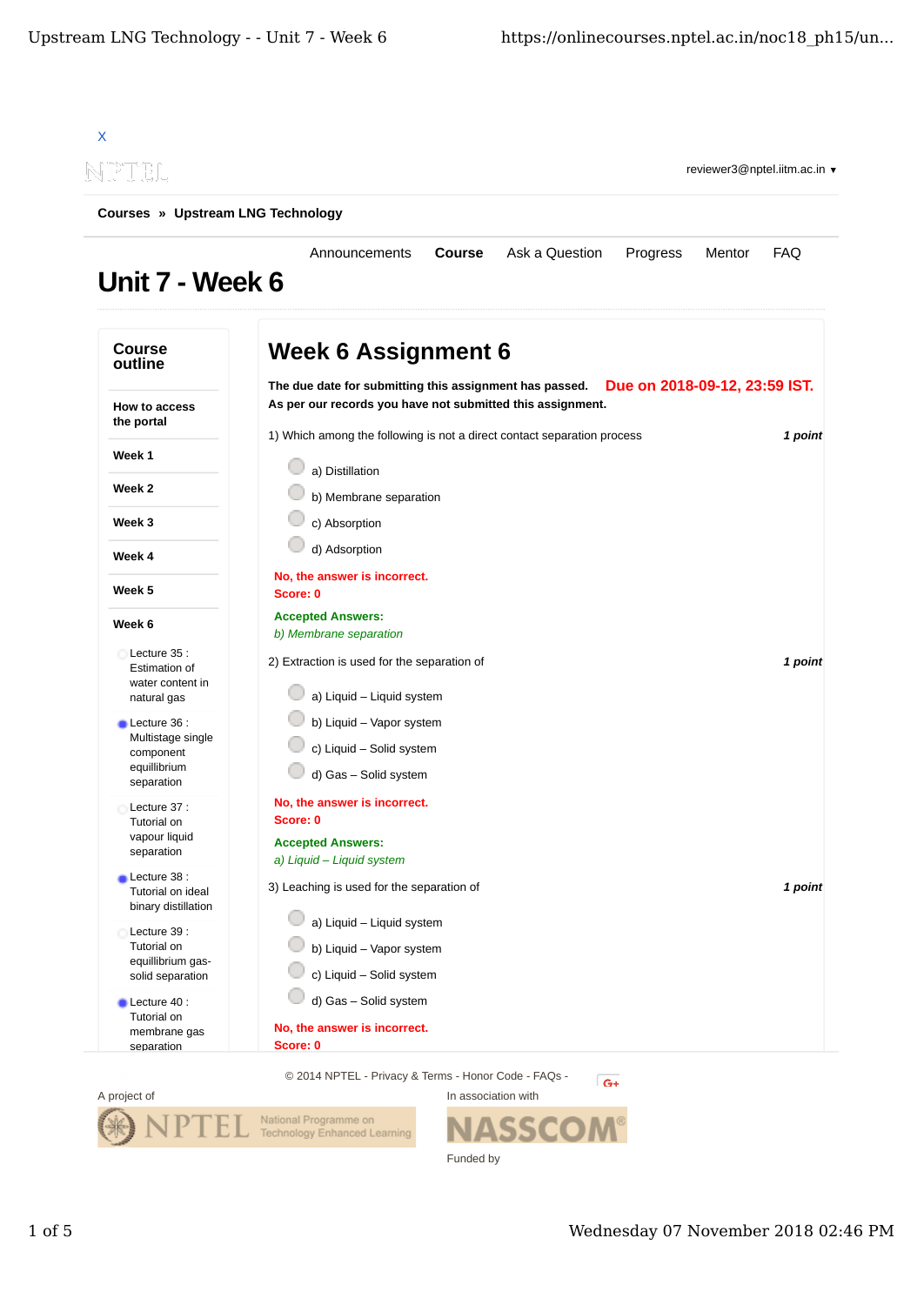## Upstream LNG Technology - - Unit  $7$  - Week  $6$

| Feedback for<br>Week 6                 | c) Liquid - Solid system<br>e Dev                                                                                                                                                                                          |  |  |  |  |  |  |
|----------------------------------------|----------------------------------------------------------------------------------------------------------------------------------------------------------------------------------------------------------------------------|--|--|--|--|--|--|
| Week 7                                 | d) Gas - Solid system                                                                                                                                                                                                      |  |  |  |  |  |  |
| Week 8                                 | No, the answer is incorrect.<br>Score: 0                                                                                                                                                                                   |  |  |  |  |  |  |
|                                        | <b>Accepted Answers:</b>                                                                                                                                                                                                   |  |  |  |  |  |  |
| Week 9                                 | b) Liquid - Vapor system                                                                                                                                                                                                   |  |  |  |  |  |  |
| Week 10                                | 1 point<br>5)<br>The relative volatility of A in a mixture with B is $\alpha_{AB}$ = 2.5. The equilibrium vaporization ratio of B is $K_B$ = 0.7. The                                                                      |  |  |  |  |  |  |
| Week 11                                | value of $\alpha_{BA}$ ?                                                                                                                                                                                                   |  |  |  |  |  |  |
| Week 12                                | Given:<br>$\alpha_{AB}=2.5$                                                                                                                                                                                                |  |  |  |  |  |  |
| <b>Download Videos</b>                 | $K_B=0.7$                                                                                                                                                                                                                  |  |  |  |  |  |  |
|                                        | To Find:                                                                                                                                                                                                                   |  |  |  |  |  |  |
| Assignment<br>Solution                 | $\alpha_{BA}$                                                                                                                                                                                                              |  |  |  |  |  |  |
| Interactive                            | a) $0.4$                                                                                                                                                                                                                   |  |  |  |  |  |  |
| <b>Session with</b><br><b>Students</b> | b) $0.5$                                                                                                                                                                                                                   |  |  |  |  |  |  |
|                                        | c) 0.7                                                                                                                                                                                                                     |  |  |  |  |  |  |
|                                        | d) 0.8                                                                                                                                                                                                                     |  |  |  |  |  |  |
|                                        | No, the answer is incorrect.                                                                                                                                                                                               |  |  |  |  |  |  |
|                                        | Score: 0                                                                                                                                                                                                                   |  |  |  |  |  |  |
|                                        | <b>Accepted Answers:</b>                                                                                                                                                                                                   |  |  |  |  |  |  |
|                                        | $a)$ 0.4                                                                                                                                                                                                                   |  |  |  |  |  |  |
|                                        | 6) The relative volatility of A in a mixture with B is $\alpha_{AB}=2.5$ . The mole fraction of B in the first 1 point                                                                                                     |  |  |  |  |  |  |
|                                        | droplet of liquid condensed from an equimolar saturated vapor mixture of A and B is about                                                                                                                                  |  |  |  |  |  |  |
|                                        | Given:<br>$\alpha_{AB} = 1.5$                                                                                                                                                                                              |  |  |  |  |  |  |
|                                        | Equimolar saturated vapor mixture i.e,                                                                                                                                                                                     |  |  |  |  |  |  |
|                                        | $y_A = y_B = 0.5$                                                                                                                                                                                                          |  |  |  |  |  |  |
|                                        | To Find:                                                                                                                                                                                                                   |  |  |  |  |  |  |
|                                        | $x_B$                                                                                                                                                                                                                      |  |  |  |  |  |  |
|                                        |                                                                                                                                                                                                                            |  |  |  |  |  |  |
|                                        | a) 0.45                                                                                                                                                                                                                    |  |  |  |  |  |  |
|                                        | $\circ$ b) 0.51                                                                                                                                                                                                            |  |  |  |  |  |  |
|                                        | $\circ$ c) 0.71                                                                                                                                                                                                            |  |  |  |  |  |  |
|                                        | $\bigcirc$ d) 0.80                                                                                                                                                                                                         |  |  |  |  |  |  |
|                                        | No, the answer is incorrect.<br>Score: 0                                                                                                                                                                                   |  |  |  |  |  |  |
|                                        | <b>Accepted Answers:</b><br>c) 0.71                                                                                                                                                                                        |  |  |  |  |  |  |
|                                        | 7) Consider a mixture of 30 mole% A, 30% B and 40% C. The solution is approximately ideal. The 1 point<br>following relative volatility values are known at 1 atm pressure: $\alpha_{AB}=1.4, \alpha_{CB}=1.2$ . The value |  |  |  |  |  |  |
|                                        | of $\alpha_{CA}$ is                                                                                                                                                                                                        |  |  |  |  |  |  |
|                                        | Given:<br>$\alpha_{AB}=1.4$                                                                                                                                                                                                |  |  |  |  |  |  |
|                                        | $\alpha_{CB} = 1.2$                                                                                                                                                                                                        |  |  |  |  |  |  |
|                                        |                                                                                                                                                                                                                            |  |  |  |  |  |  |
|                                        | To Find:                                                                                                                                                                                                                   |  |  |  |  |  |  |
|                                        | $\alpha_{CA}$                                                                                                                                                                                                              |  |  |  |  |  |  |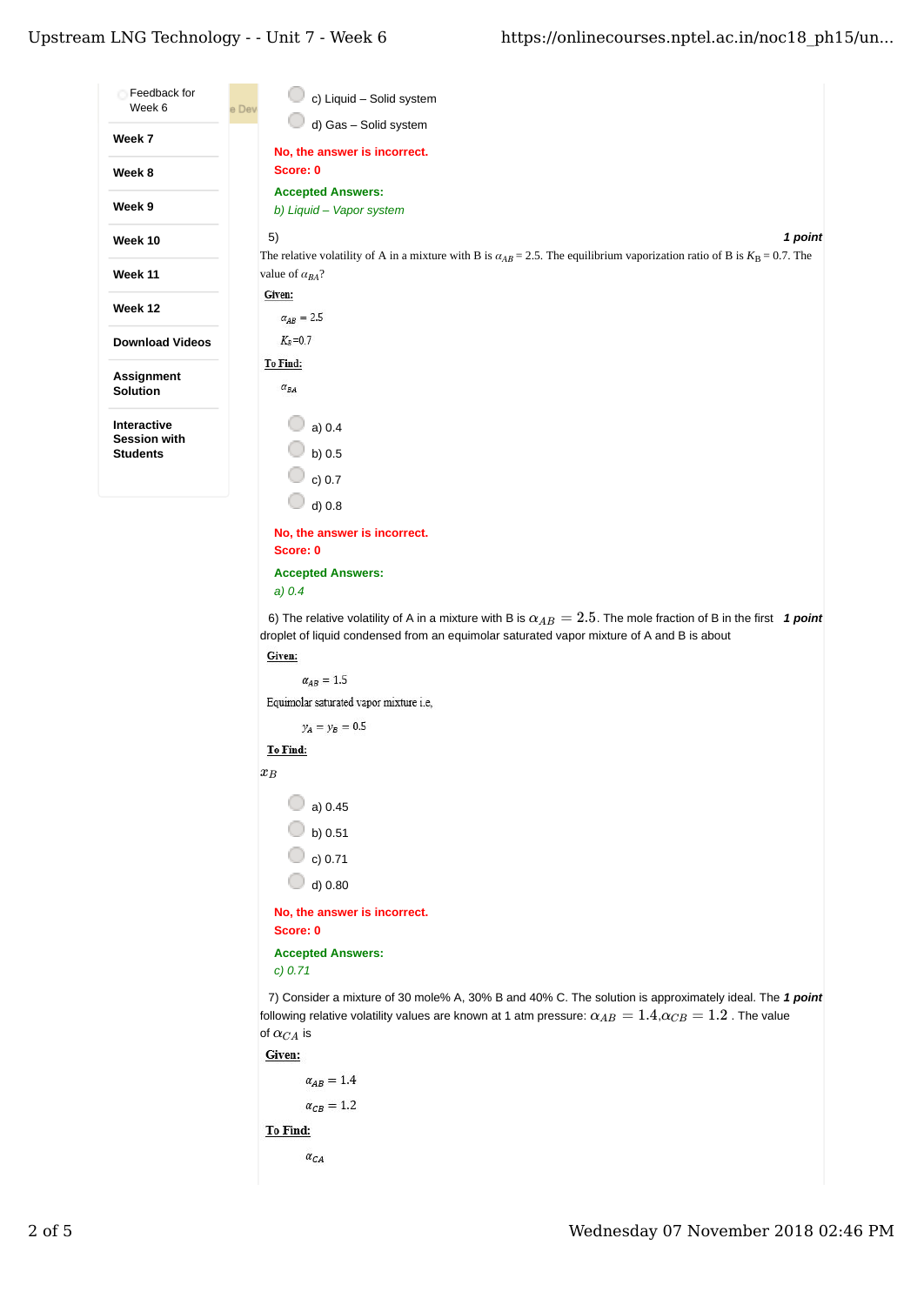| a) 0.21                                                                                                                                                                                                                |         |
|------------------------------------------------------------------------------------------------------------------------------------------------------------------------------------------------------------------------|---------|
| $\Box$ b) 0.57                                                                                                                                                                                                         |         |
| $\circ$ c) 0.41                                                                                                                                                                                                        |         |
| d) 0.86                                                                                                                                                                                                                |         |
| No, the answer is incorrect.                                                                                                                                                                                           |         |
| Score: 0                                                                                                                                                                                                               |         |
| <b>Accepted Answers:</b>                                                                                                                                                                                               |         |
| d) 0.86                                                                                                                                                                                                                |         |
| 8) A ternary solution of A (30 mole%), B (40 mole%) and C may be considered to be ideal. The<br>equilibrium vaporization ratios are $K_1=2.25$ , $K_2=1.02$ and $K_3=0.6$ at 1 atm total pressure.<br>The solution is: | 1 point |
| Given:                                                                                                                                                                                                                 |         |
| $K_1 = 2.25$                                                                                                                                                                                                           |         |
| $K_2 = 1.02$                                                                                                                                                                                                           |         |
| $K_3 = 0.6$                                                                                                                                                                                                            |         |
| $x_1 = 0.3$                                                                                                                                                                                                            |         |
| $x_2 = 0.4$                                                                                                                                                                                                            |         |
| $x_3 = 0.3$                                                                                                                                                                                                            |         |
|                                                                                                                                                                                                                        |         |
| a) Below the bubble point                                                                                                                                                                                              |         |
| b) Saturated liquid                                                                                                                                                                                                    |         |
| c) Above the bubble point                                                                                                                                                                                              |         |
| d) Saturated vapor                                                                                                                                                                                                     |         |
| No, the answer is incorrect.                                                                                                                                                                                           |         |
| Score: 0                                                                                                                                                                                                               |         |
| <b>Accepted Answers:</b><br>c) Above the bubble point                                                                                                                                                                  |         |
| 9) Water content of natural gas drops with increase in                                                                                                                                                                 | 1 point |
|                                                                                                                                                                                                                        |         |
| a) Temperature                                                                                                                                                                                                         |         |
| b) Pressure                                                                                                                                                                                                            |         |
| c) Amount of liquefied acid gases                                                                                                                                                                                      |         |
| d) Molecular weight                                                                                                                                                                                                    |         |
| No, the answer is incorrect.<br>Score: 0                                                                                                                                                                               |         |
| <b>Accepted Answers:</b>                                                                                                                                                                                               |         |
| a) Temperature<br>d) Molecular weight                                                                                                                                                                                  |         |
| 10) Which of the following analytical method is NOT used for water estimation in sour natural gas                                                                                                                      | 1 point |
| a) Zhu et al. method                                                                                                                                                                                                   |         |
| b) Maddox's component contribution model                                                                                                                                                                               |         |
| c) Robinson's H_2 S model                                                                                                                                                                                              |         |
| d) Wang et al. method                                                                                                                                                                                                  |         |
| No, the answer is incorrect.                                                                                                                                                                                           |         |
| Score: 0                                                                                                                                                                                                               |         |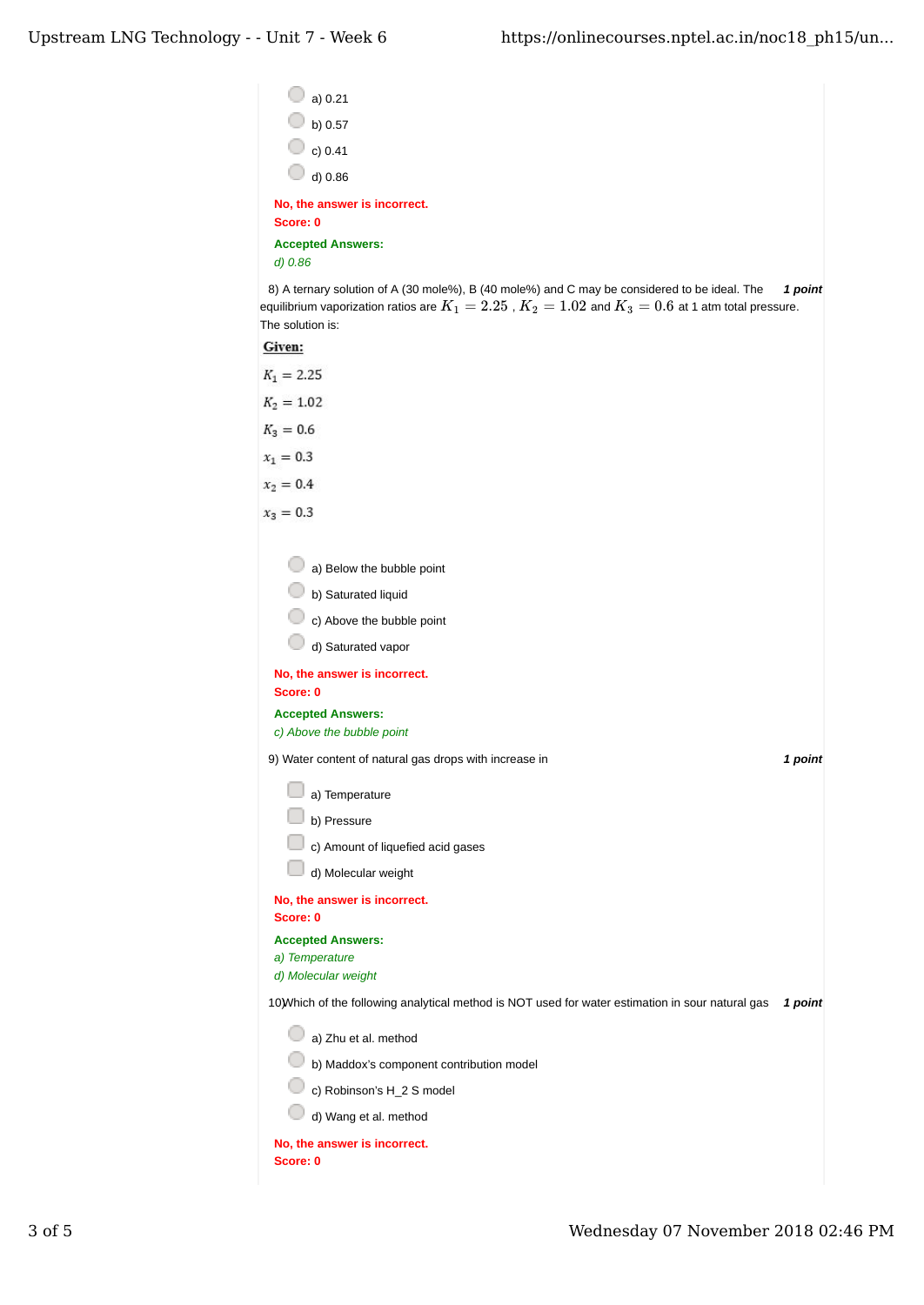| <b>Accepted Answers:</b><br>a) Zhu et al. method          |         |
|-----------------------------------------------------------|---------|
| 11\500 ppmv CO2 in air at 25°C and 1 atm is equivalent to | 1 point |
| a) 1121.0 mg/m3                                           |         |
| b) 599.7 mg/m3                                            |         |
| c) 500.0 mg/m3                                            |         |
| d) 899.7 mg/m3                                            |         |
| No, the answer is incorrect.                              |         |
| Score: 0                                                  |         |
| <b>Accepted Answers:</b><br>d) 899.7 mg/m3                |         |
| 12Dehydration reduces:                                    | 1 point |
| a) The chances of gas hydrate formation in natural gas.   |         |
| b) The corrosion in natural gas pipelines.                |         |
| c) The heating value of the natural gas.                  |         |
| d) The cost of separation of water.                       |         |
| No, the answer is incorrect.<br>Score: 0                  |         |
| <b>Accepted Answers:</b>                                  |         |
| a) The chances of gas hydrate formation in natural gas.   |         |
| b) The corrosion in natural gas pipelines.                |         |
| c) The heating value of the natural gas.                  |         |
| 13)                                                       | 1 point |

12 m<sup>3</sup> of oxygen is to be separated by adsorption using silica gel at 30 kPa and 90.1 K. The saturat pressure of O<sub>2</sub> at 90.1 K is 100.4 kPa. The mass of silica gel required for this purpose is about (Hint: I isotherm using the parameters given in Table 1.)

|                                  | Gas              | Temperature |                  | $v_{m}$   |               | $\theta_a$ |          |
|----------------------------------|------------------|-------------|------------------|-----------|---------------|------------|----------|
| Adsorbent                        |                  | ĸ           | $\boldsymbol{R}$ | $dm^3/kg$ | $\frac{1}{2}$ | K          | °R       |
| <b>Unpromoted Fe</b><br>catalyst | $N_2$            | 90.1        | 162.2            | 0.268     | 0.0043        | 389.6      | 701.3    |
| $Fe-Al2O3$ catalyst              | $N_2$            | 90.1        | 162.2            | 2.091     | 0.0335        | 389.6      | 701.3    |
| $Cr_2O_1$ gel                    | $\mathsf{N}_2$   | 90.1        | 163.2            | 50.50     | 0.809         | 371.6      | 668.8    |
| Silica gel                       | N,               | 90.1        | 162.2            | 127.0     | 2.034         | 399.8      | 719.6    |
| Silica gel                       | $N_{2}$          | 90.1        | 162.2            | 135.2     | 2.166         | 362.2      | 651.9    |
| Silica gel                       | A                | 90.1        | 162.2            | 122.0     | 1.955         | 299.7      | 539.4    |
| Silica gel                       | O <sub>2</sub>   | 90.1        | 162.2            | 132.0     | 2.115         | 295.5      | 531.9    |
| Silica gel                       | CO               | 90.1        | 162.2            | 132.0     | 2.115         | 490.6      | 883.1    |
| Silica gel                       | CO <sub>2</sub>  | 195         | 351              | 102.4     | 1.640         | 672.5      | 1210.5   |
| Charcoal                         | H <sub>2</sub> O | 283         | 509              | 185.4     | 2.97          | $-327.7$   | $-589.8$ |
| Charcoal                         | H <sub>2</sub> O | 258         | 464              | 185.4     | 2.97          | 0          | 0        |
| Charcoal                         | $\mathbb{N}_2$   | 77.3        | 139.2            | 181.5.    | 2.908         | 300.2      | 540.4    |
| Charcoal                         | $N_2$            | 90.1        | 162.2            | 173.0     | 2.772         | 331.6      | 596.8    |
| Charcoal                         | A                | 77.3        | 139.2            | 215.6     | 3.454         | 341.1      | 613.9    |
| Charcoal                         | А                | 90.1        | 162.2            | 215.6     | 3.454         | 376.8      | 678.3    |
| Charcoal                         | O <sub>2</sub>   | 90.1        | 162.2            | 234.7     | 3.760         | 192.5      | 346.5    |
| Charcoal                         | co               | 90.1        | 162.2            | 179.7     | 2.878         | 246.9      | 444.4    |

 $\bigcirc$  a) 61.3 kg

b) 109.5 kg

 $\bigcirc$  c) 21.4 kg

d) 156.0 kg